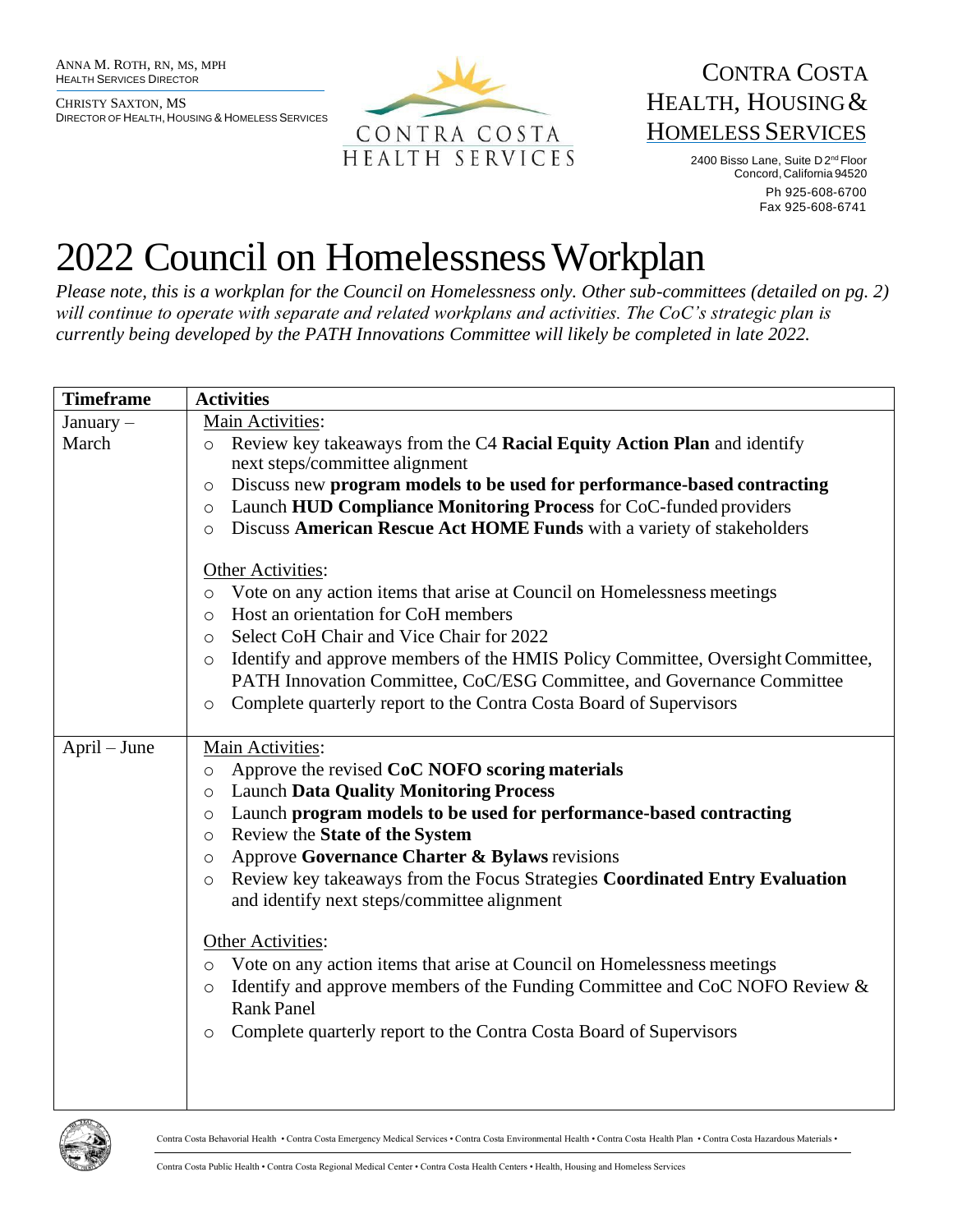CHRISTY SAXTON, MS DIRECTOR OF HEALTH, HOUSING & HOMELESS SERVICES



## CONTRA COSTA HEALTH, HOUSING& HOMELESS SERVICES

2400 Bisso Lane, Suite D 2<sup>nd</sup> Floor Concord, California 94520 Ph 925-608-6700 Fax 925-608-6741

| $July -$<br>September   | Main Activities:<br>Approve the final CoC NOFO Priority Listing and Application<br>$\circ$<br>Approve Coordinated Entry Policies & Procedures revisions<br>$\circ$<br>Approve CoC Written Standards revisions<br>$\circ$<br><b>Other Activities:</b>                                                                                                                                                                                                                                                                                        |
|-------------------------|---------------------------------------------------------------------------------------------------------------------------------------------------------------------------------------------------------------------------------------------------------------------------------------------------------------------------------------------------------------------------------------------------------------------------------------------------------------------------------------------------------------------------------------------|
|                         | Vote on any action items that arise at Council on Homelessness meetings<br>$\circ$<br>Identify and approve members of the Policy Committee, Point-in-Time Count<br>$\circ$<br>Committee, Homelessness Awareness Month Committee, and Nominating Committee<br>Complete quarterly report to the Contra Costa Board of Supervisors<br>O                                                                                                                                                                                                        |
| $October -$<br>December | Main Activities:<br>Review recommended 2023 CoH members<br>$\Omega$<br>Approve presentation of <b>Homelessness Awareness Month educational materials</b> to<br>O<br>the Contra Costa County Board of Supervisors<br>Approve the 2023 Point-in-Time Count methods<br>$\circ$<br>Other Activities:<br>Vote on any action items that arise at Council on Homelessness meetings<br>$\circ$<br>Identify and approve members of the Performance Measure Committee<br>O<br>Complete quarterly report to the Contra Costa Board of Supervisors<br>O |

*The proposed timing is subject to change.*

| <b>Committee</b>                    | Role                                                                                                                                                                                     |
|-------------------------------------|------------------------------------------------------------------------------------------------------------------------------------------------------------------------------------------|
| <b>PATH</b> Innovation<br>Committee | Work towards the goal of reducing unsheltered homeless in Contra Costa County by<br>75% by 2024                                                                                          |
| <b>Oversight Committee</b>          | Reviewing and assessing the development, implementation, and improvement of the<br>CoC, Coordinated Entry System, HMIS database, and system outcomes                                     |
| <b>HMIS Policy</b><br>Committee     | Develops and shares updates on HMIS policies and practices, compliance, and<br>troubleshooting; Plans technical assistance and training; Informs standards of<br>practice and monitoring |
| Governance<br>Committee             | Review and revise the Governance Charter & Bylaws to increase CoH efficiency and<br>impact                                                                                               |
| <b>Funding Committee</b>            | Directs the community input process for various time-sensitive federal and state<br>funding streams                                                                                      |
| <b>ESG/CoC Committee</b>            | Supports the application process for funds administered by HUD, including the CoC<br>program                                                                                             |



Contra Costa Behavorial Health • Contra Costa Emergency Medical Services • Contra Costa Environmental Health • Contra Costa Health Plan • Contra Costa Hazardous Materials •